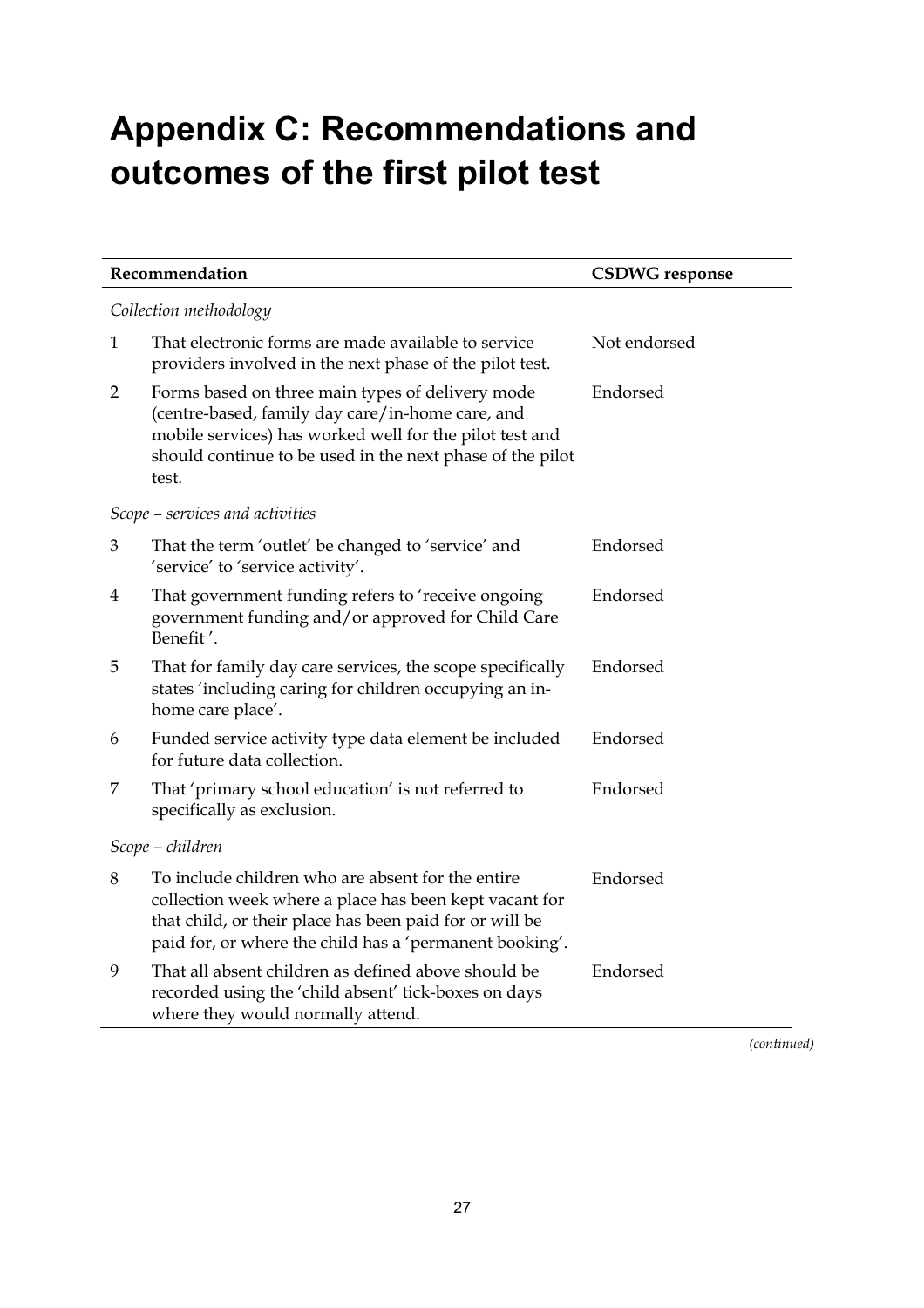*Scope – children* continued

| ocope                            | $-$ <i>Channen</i> communica                                                                                                                                                                                                                                                                                                                                                                                                  |              |  |  |
|----------------------------------|-------------------------------------------------------------------------------------------------------------------------------------------------------------------------------------------------------------------------------------------------------------------------------------------------------------------------------------------------------------------------------------------------------------------------------|--------------|--|--|
| 10                               | That child characteristics should be collected in order to<br>ascertain whether certain defined groups of children<br>account for a higher proportion of absences.                                                                                                                                                                                                                                                            | Endorsed     |  |  |
|                                  | Scope – workers                                                                                                                                                                                                                                                                                                                                                                                                               |              |  |  |
| 11                               | Workers who are absent from the service for the entire<br>collection week should be included in the scope of the<br>collection.                                                                                                                                                                                                                                                                                               | Endorsed     |  |  |
| 12                               | Relief workers who are employed during the collection<br>week to replace workers who are sick, or otherwise absent,<br>should be identified as such.                                                                                                                                                                                                                                                                          | Endorsed     |  |  |
| 13                               | The second phase of the CSNMDS scope on 'workers'<br>include all paid, unpaid (volunteers) and contract workers<br>delivering child care and preschool services.                                                                                                                                                                                                                                                              | Endorsed     |  |  |
| 14                               | Additional data elements on workers be tested in the<br>second phase of the CSNMDS.                                                                                                                                                                                                                                                                                                                                           | Endorsed     |  |  |
| Specific items – service related |                                                                                                                                                                                                                                                                                                                                                                                                                               |              |  |  |
| 15                               | For a full, objective electronic matching of services between<br>data sets to take place, some steps need to be taken in<br>regards to data items on FaCS and state and territory<br>administrative databases. Given that the final CSNMDS<br>collection will not be in place for a few more years, database<br>administrators have time to make any alterations necessary<br>to allow the service-matching process required. | Endorsed     |  |  |
| 16                               | For family day care caregivers/in-home caregivers, put the<br>relevant guiding information alongside the question in the<br>collection form.                                                                                                                                                                                                                                                                                  | Endorsed     |  |  |
| 17                               | This data item be expanded to allow recording of the<br>maximum number of children for the various activities the<br>service may offer.                                                                                                                                                                                                                                                                                       | Not endorsed |  |  |
| 18                               | Including a question on number of 'licensed places' would<br>help to clarify the distinction between 'places offered' and<br>'licensed places'.                                                                                                                                                                                                                                                                               | Not endorsed |  |  |
|                                  |                                                                                                                                                                                                                                                                                                                                                                                                                               |              |  |  |

*(continued)*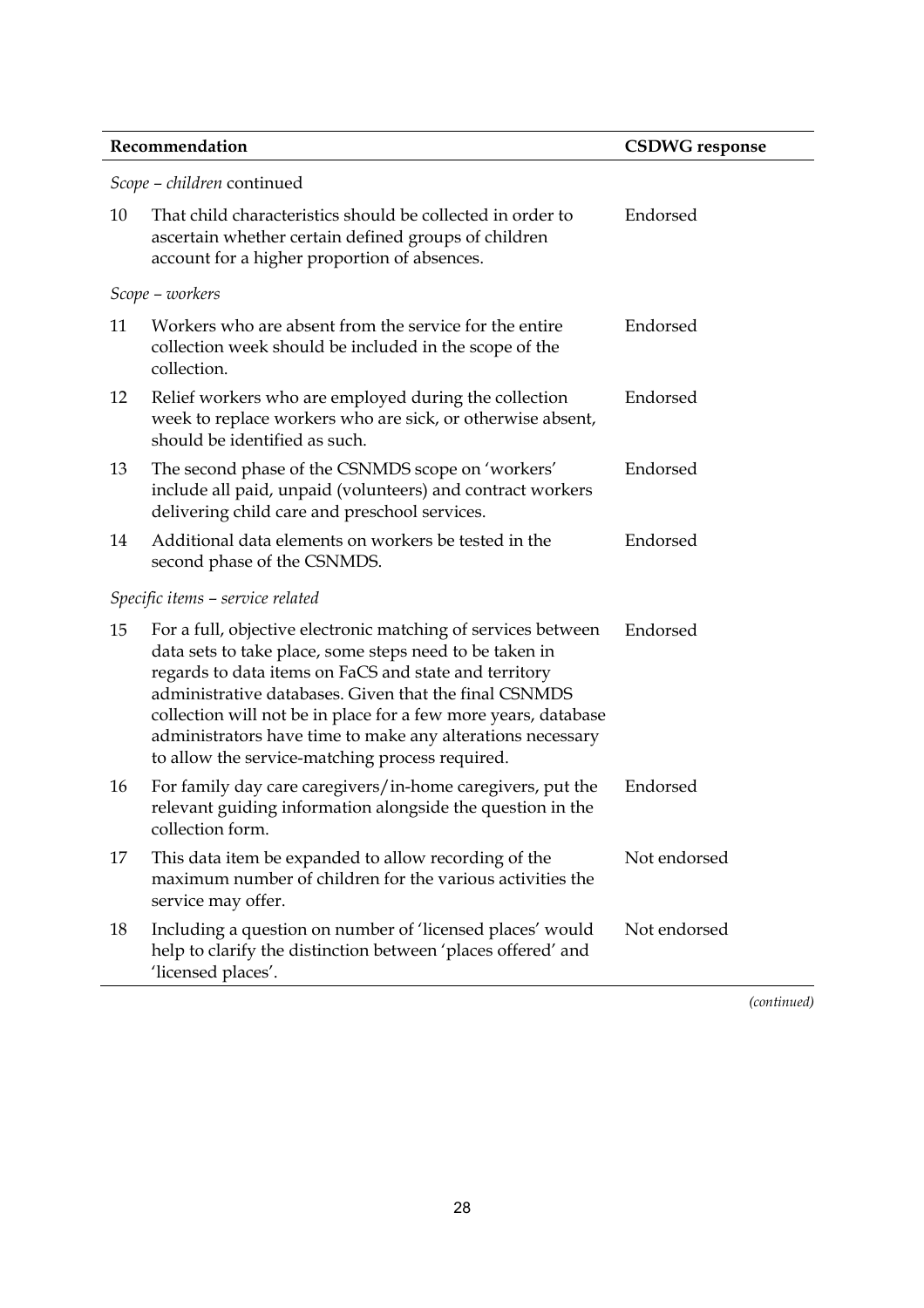| Recommendation |                                                                                                                                                                                                                       | <b>CSDWG</b> response |
|----------------|-----------------------------------------------------------------------------------------------------------------------------------------------------------------------------------------------------------------------|-----------------------|
| 19             | Change the wording of the question for caregivers to 'how<br>many children are you registered with your scheme as<br>being able to care for'.                                                                         | Endorsed              |
| 20             | Structure this question so that services are able to answer<br>for each activity type they offer.                                                                                                                     | Not endorsed          |
| 21             | Give mobile services the option of recording the number of<br>weeks in the year in which they offer each session.                                                                                                     | Endorsed              |
| 22             | For centre-based services, structure the question so that<br>services are able to answer for each activity type they offer.                                                                                           | Not endorsed          |
| 23             | Give mobile services the option of recording a two-weekly<br>schedule.                                                                                                                                                | Endorsed              |
| 24             | For centre-based services, the structure of this question to be<br>changed so services can record start and finish times for the<br>various activities that the service may offer.                                    | Not endorsed          |
| 25             | Provide an alternative wording for caregivers: 'what times<br>are you registered with your coordinating unit as being<br>available'.                                                                                  | Endorsed              |
| 26             | May need to give mobile services the option of recording a<br>two-weekly schedule.                                                                                                                                    | Endorsed              |
|                | Specific items – child related                                                                                                                                                                                        |                       |
| 27             | Where service providers do not know the exact eight-digit<br>date of birth of a child, the estimation of the child's date of<br>birth to the nearest three months and year will provide<br>more accurate information. | Endorsed              |
| 28             | Service providers should be requested to include the ABS<br>standard Indigenous status question on enrolment forms<br>and they should receive assistance on how to ask the<br>question.                               | Endorsed              |
| 29             | Most jurisdictions will require changes to their systems and<br>data-recording practices to obtain accurate and comparable<br>information on Indigenous status.                                                       | Endorsed              |
| 30             | To clearly identify the purpose for which information on the<br>arrival and departure times of children who attend during<br>the collection week is obtained.                                                         | Endorsed              |

*(continued)*